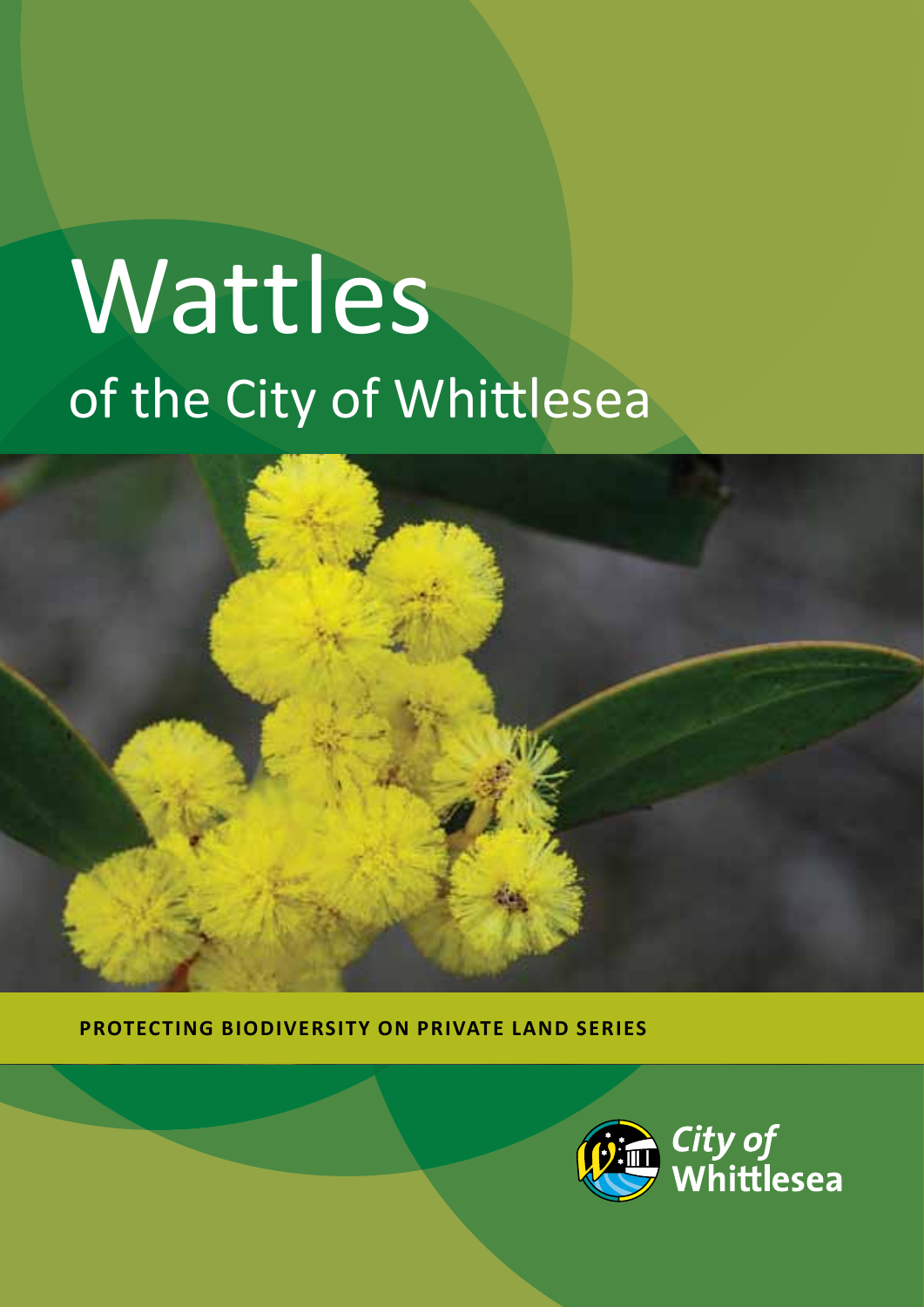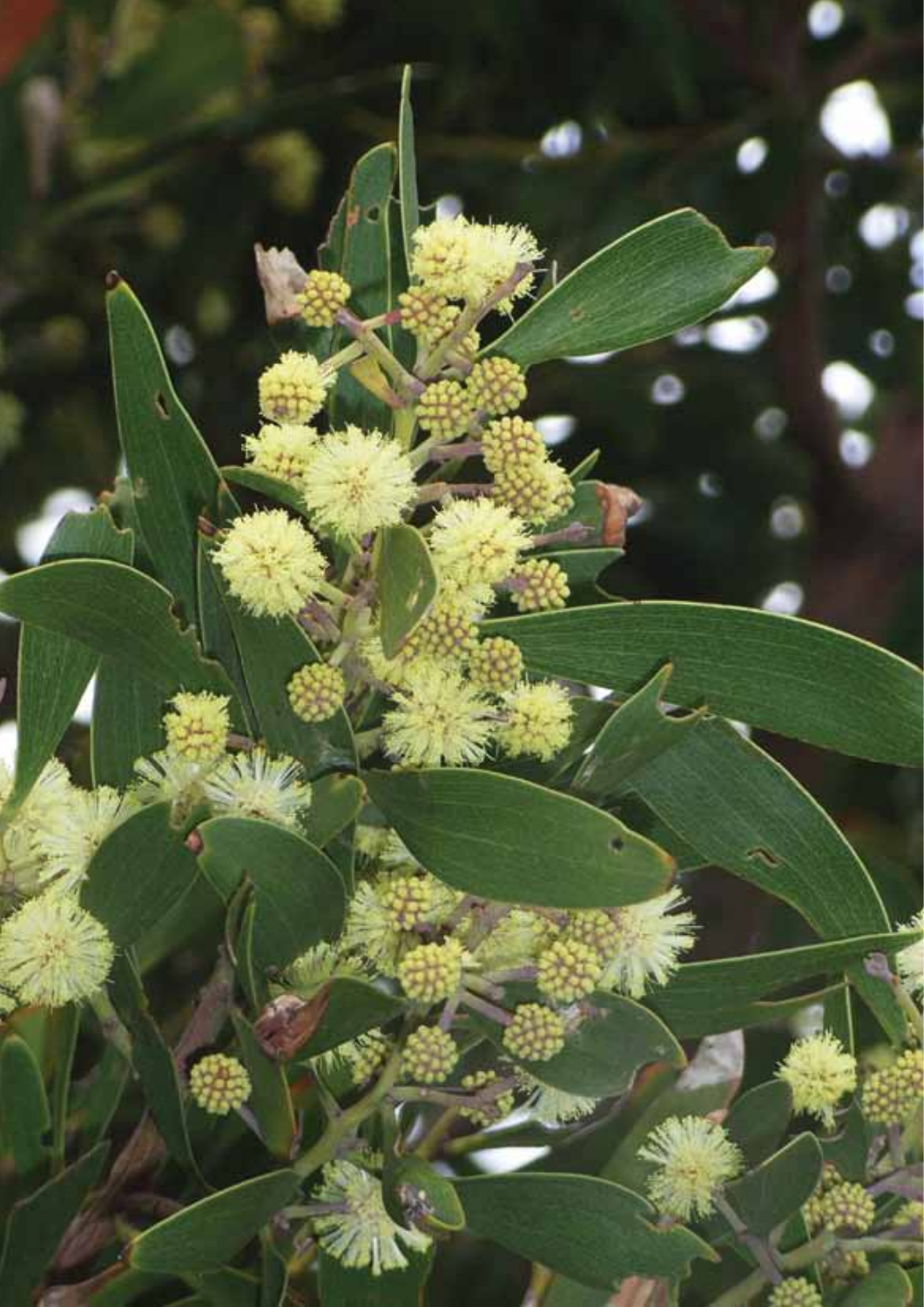## Wattles of the City of Whittlesea

Over a dozen species of wattle are indigenous to the City of Whittlesea and many other wattle species are commonly grown in gardens. Most of the indigenous species are commonly found in the forested hills and the native forests in the northern parts of the municipality, with some species persisting along country roadsides, in smaller reserves and along creeks.

#### Wattles are truly amazing Australian plants

- There are more wattle species than any other plant genus in Australia (over 1000 species and subspecies).
- Wattles, like peas, fix nitrogen in the soil, making them excellent for developing gardens and in revegetation projects.
- Many species of insects (including some butterflies) breed only on specific species of wattles, making them a central focus of biodiversity.
- Wattle seeds and the insects attracted to wattle flowers are an important food source for most bird species including Black Cockatoos and honeyeaters.
- Wattles have multiple uses for indigenous peoples, with most species used for food, medicine and/or tools.
- Wattle seeds have very hard coats which mean they can survive in the ground for decades, waiting for a cool fire to stimulate germination.
- Australia's floral emblem is a wattle: Golden Wattle (*Acacia pycnantha*) and this is one of Whittlesea's local species
- In Victoria there is at least one wattle species in flower at all times of the year. In the Whittlesea area, there is an indigenous wattle in flower from February to early December.



**Caterpillars** of the Imperial Blue Butterfly are only found on wattles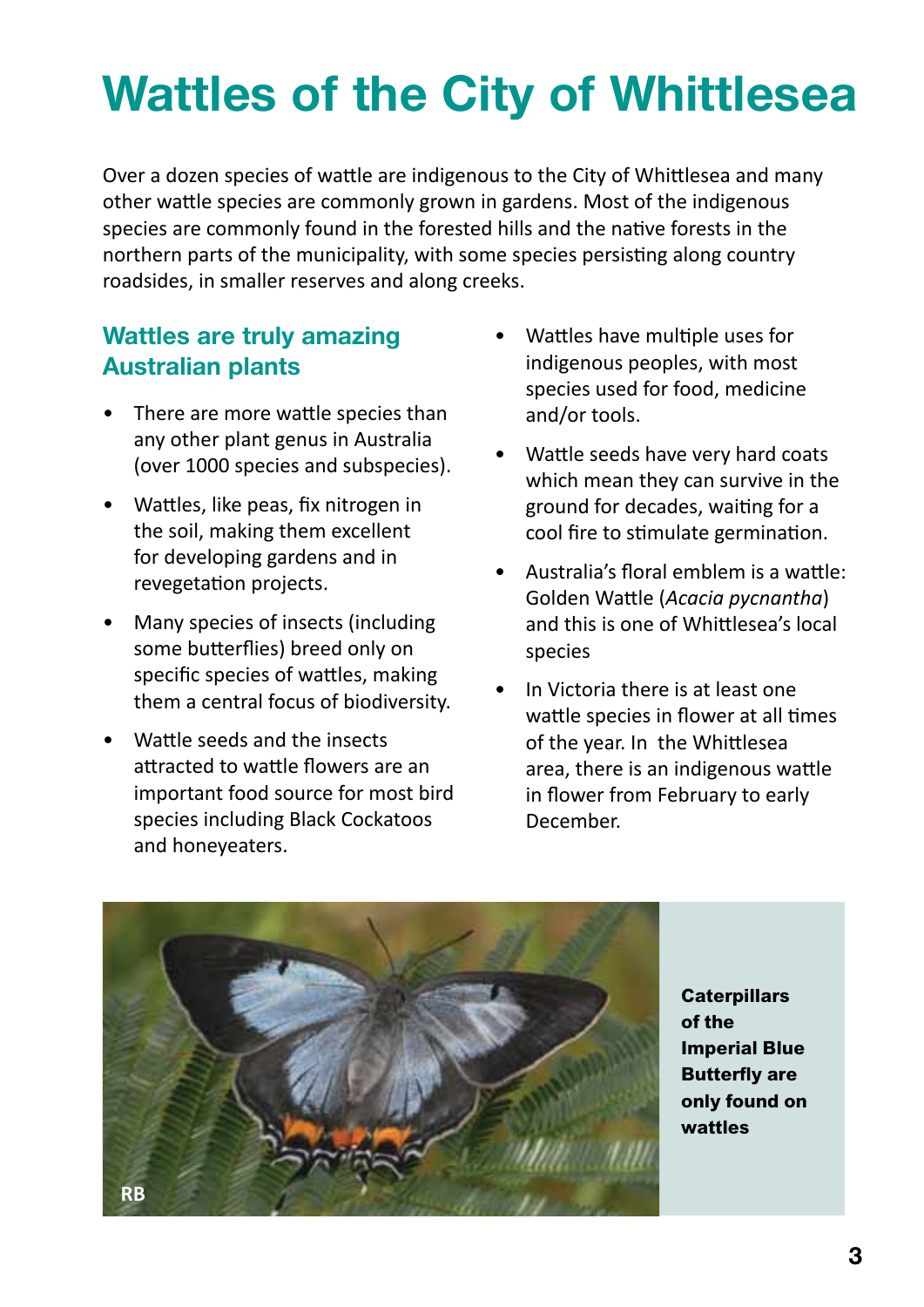#### Basic terminology

#### • '**Wattle**' = *Acacia*

Wattle is the common name and *Acacia* the scientific name for this well-known group of similar / related species. There are over 1000 *Acacia* / Wattle species in Australia (and some in other parts of the world, such as Africa). Each has a common name and a unique, internationally recognised, scientific name (eg. the species known as Blackwood has the unique scientific name *Acacia melanoxylon*).

#### • Wattles are **legumes**

Until recently, *Acacia* and a few related groups (eg. *Senna* / *Cassia*) were grouped in the family called Mimosaceae. Recent research has suggested that all leguminous plants should be returned to a single family, the Pea family (Fabaceae).

• **Leaves vs phyllodes** – 'leaves' on wattles that look like normal leaves or needle-like leaves are technically not leaves at all. They are phyllodes, or modified leaf stems, that look like leaves and act largely in the same way as leaves. All wattles have true leaves when seedlings but in most species these leaves are eventually replaced by phyllodes. Seedling (true) leaves are pinnate or bipinnate. Just to confuse matters, a few wattle species do not develop phyllodes and instead retain true leaves throughout their life (eg. *Acacia dealbata*, *Acacia mearnsii*).



This young Blackwood plant (Acacia melanoxylon) has bipinnate seedling leaves (true leaves which all wattle seedlings have) and leaflike phyllodes. When mature, most wattles have only phyllodes, but there are also a few species that only have bipinnate leaves.

• **Indigenous** – means it occurred in the Whittlesea area prior to European settlement.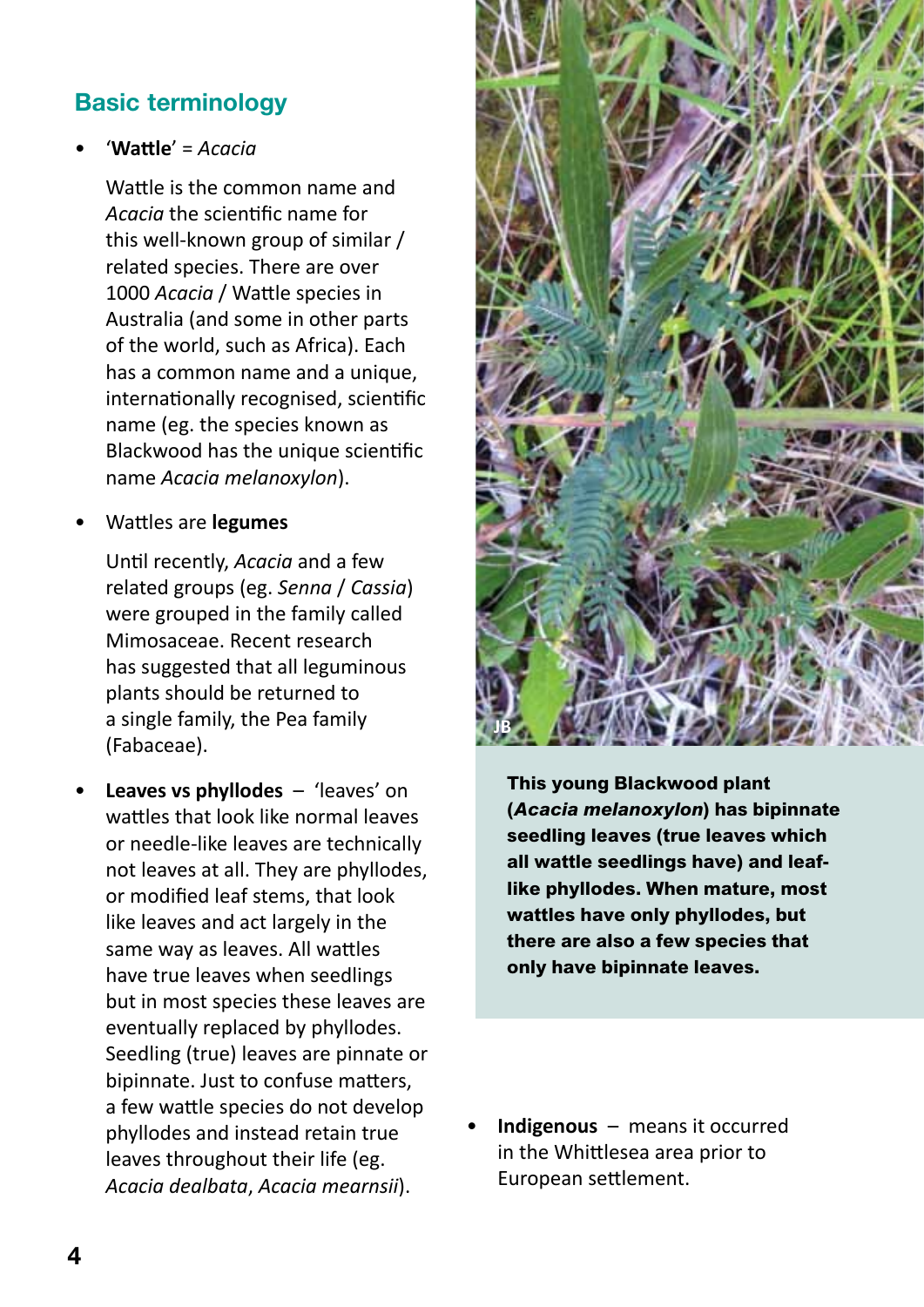#### Wattles and soil

After fire or other soil disturbance, wattles are often seen to colonise those areas en masse. Wattles, like peas, fix nitrogen in the soil providing an essential nutrient that helps other species grow strong and healthy.

#### Fire and wattles

In their natural environment, and in gardens, most wattles that grow to small tree size or less are relatively short-lived (5-10 years). Wattles seeds have a hard case and can remain viable in soil for decades, and they often need a fire to stimulate germination. Wattles are known as 'pioneer plants' and regrowth after a fire is often very dense. Over time, plants naturally 'thinout' to lower densities.

Fire is an important management tool for most vegetation communities and the timing of management fires is critical for sustainable land management, biodiversity conservation and in reducing the ferocity of wildfires. Dry-moist forest would have evolved through burns every 10-20 years and lowland-grassland areas every 4-5 years. The timing of fires is critical for the ecology. Most of the insects that naturally break down fallen plant material live via a one year life-cycle and have evolved to survive through fire but they haven't evolved to survive fire at the wrong time of year in today's patchy environment. Spring burns will result in annual flowering plants not having time to set seed, nests and their



This photo shows a complex multi-species interaction. On this specimen of Acacia genistifolia are the (1) caterpillar of the Imperial Blue butterfly (Jalmenus evagoras) and the (2) Acacia Horned Treehopper (Sextius virescens). Both insects secrete a sugary sap that is harvested by (3) meat ants (Iridomyrmex species) which, in turn, look after the caterpillar and treehopper.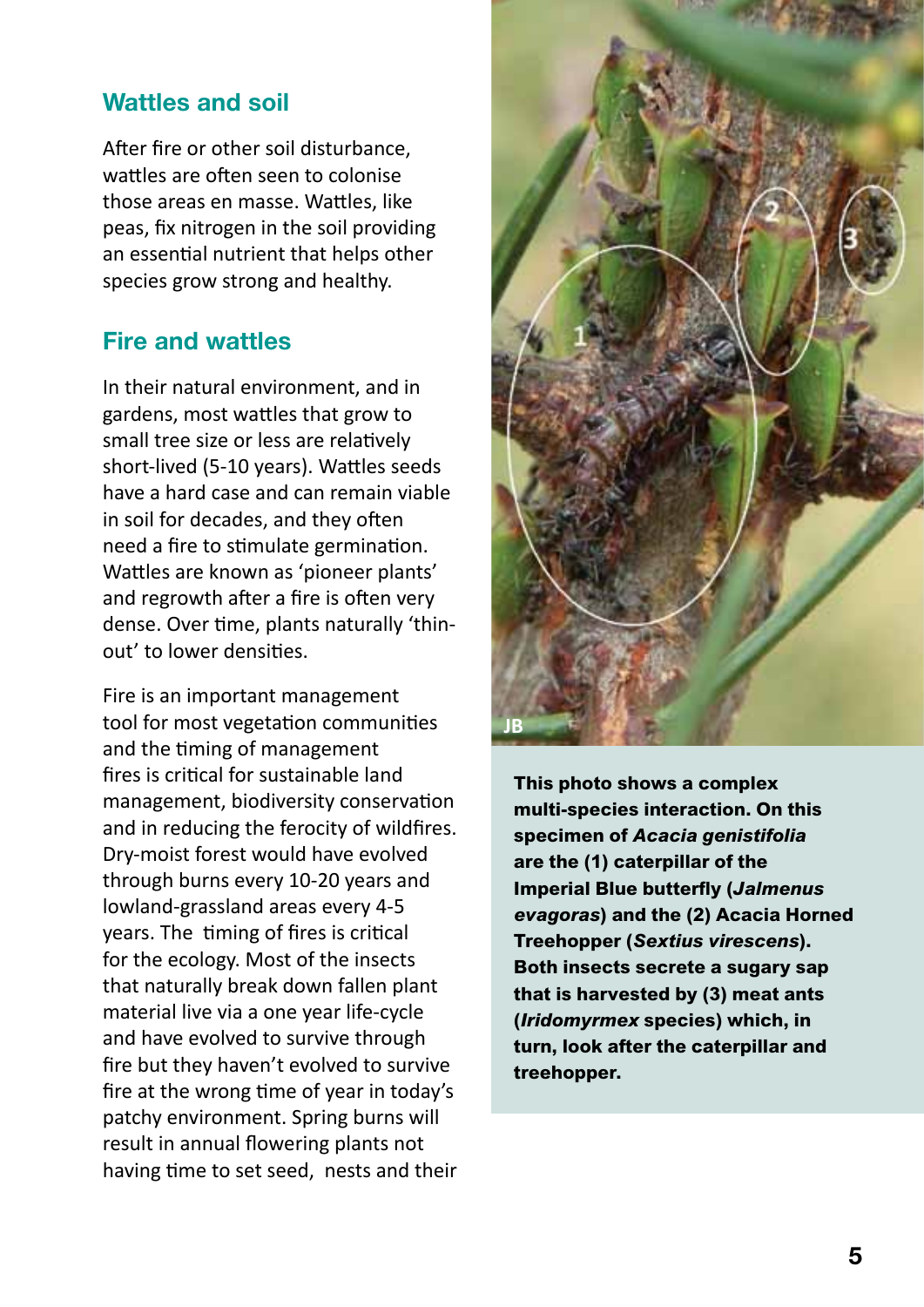contents will be destroyed, caterpillars and pupating butterflies and moths in their one year cycle will be killed and all those others insects that are critical both in their role in the environment and as a food source within the food chain will be lost.

#### Aboriginal use of wattles

Wattles are arguably the most used of all plants by Aboriginal people, being used for food, medicine, poison and tools. Among the most useful types of wattles indigenous to the Whittlesea area are *Acacia dealbata* (Silver Wattle), *Acacia mearnsii* (Black Wattle), *Acacia melanoxylon* (Blackwood) and *Acacia pycnantha* (Golden Wattle).

Wattles were also used as seasonal indicators for other important events. Silver Wattles (*Acacia dealbata*) dropping their flowers was used as an indicator of the time to fish for eels.

#### Wattles and allergies

Wattles are often associated with hay fever, however research has shown that only about 5% of people who think they are allergic to wattles actually are. Hay fever is caused mostly by Rye Grass (*Lolium* species) which, coincidentally, flowers in spring at the same time as most wattles.

Wattles are insect-pollinated and have larger and heavier pollen grains which are not easily blown about in the wind compared to the smaller, lighter grains from Rye Grass. For this reason, only a



Acacia mearnsii (Black wattle above) and Acacia dealbata (Silver Wattle) were used similarly. Seeds were ground to make flour for damper or roasted / steamed and eaten. Gum from cuts in the trunk was eaten, or made into a drink and left to ferment. Gum was also mixed with ashes to make cement. Bark was used to make a decoction to treat indigestion, to slow bodily functions and as a treatment for diarrhoea, haemorrhage, heavy menstrual flow and many other things. Weapons and handles were made from the wood.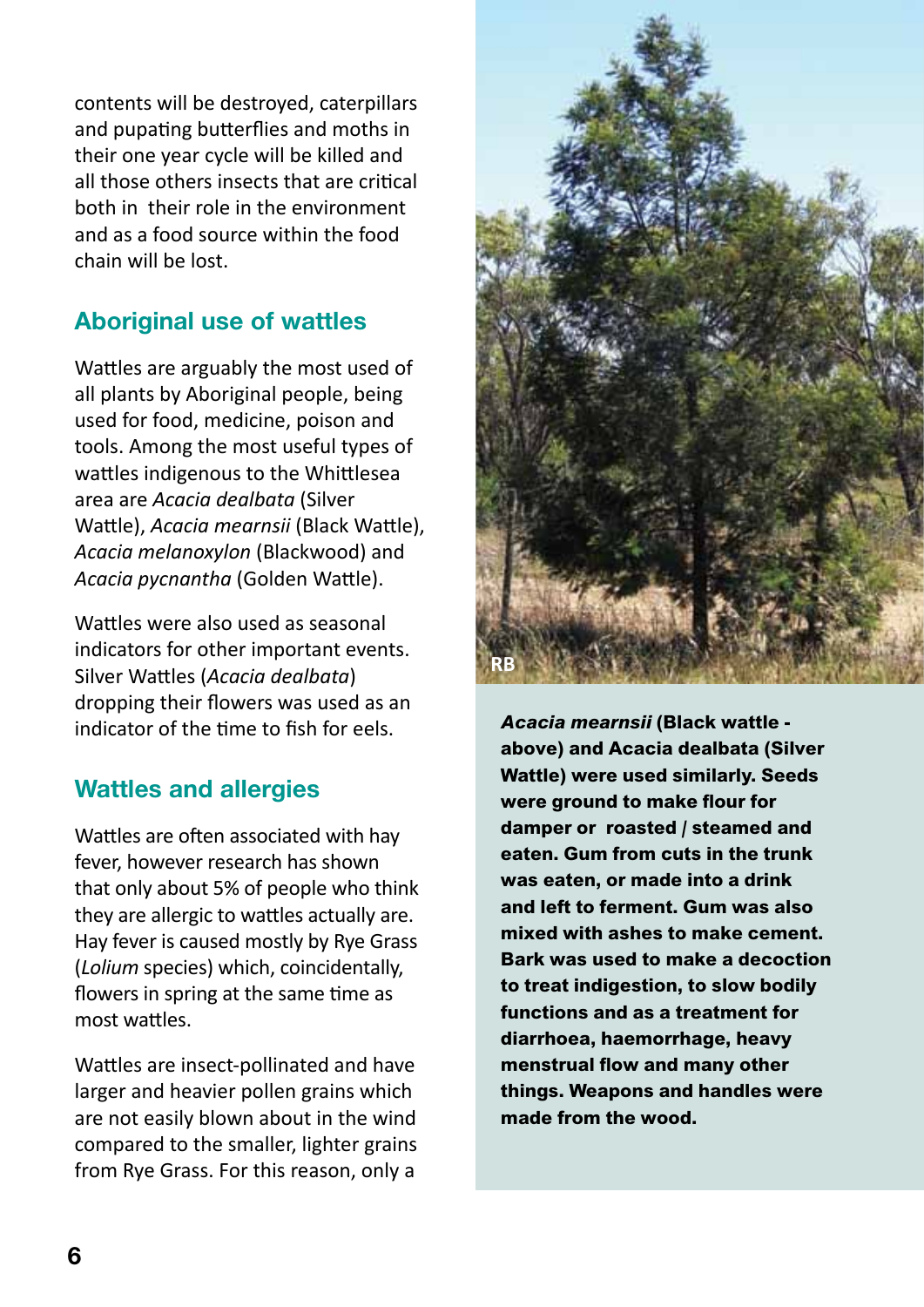very small proportion of all the pollen in the air is from wattles, with the vast majority of it falling to the ground below the tree.

#### Wattles as weeds

Wattles from other areas of Australia, when planted outside of their natural range, can become serious weeds. Birds spread the seeds of wattles and some wattle species can establish in self-sustaining (weed) populations in bushland areas. All weedy wattles originate from gardens and other plantings.

Weeds, by their nature, tend to outcompete other plants for space, light, water and nutrients and can cause other problems in bushland areas including:

• weeds when established occur in relatively large numbers, and wattle weeds as shrubs / small trees, tend to increase the average density of the understorey

- displacing local fauna through loss of habitat, and
- hybridising with indigenous species.

Two of the most serious weedy wattles that have escaped into the forested areas of Whittlesea are *Acacia baileyana* (Cootamundra Wattle) and *Acacia longifolia* (Sallow Wattle). Other wattles known to escape and have been recorded in the area include *Acacia decurrens* (Early Black Wattle), *Acacia elata* (Cedar Wattle), *Acacia howittii* (Sticky Wattle), *Acacia provincialis* (Inland Wirilda), and *Acacia rupicola* (Rock Wattle).

Many of the above weedy wattles are readily available at plant nurseries because they are showy and relatively easy to grow. However, the best thing to do is to avoid these species for your garden, or get rid of them if you already have them ... be brave!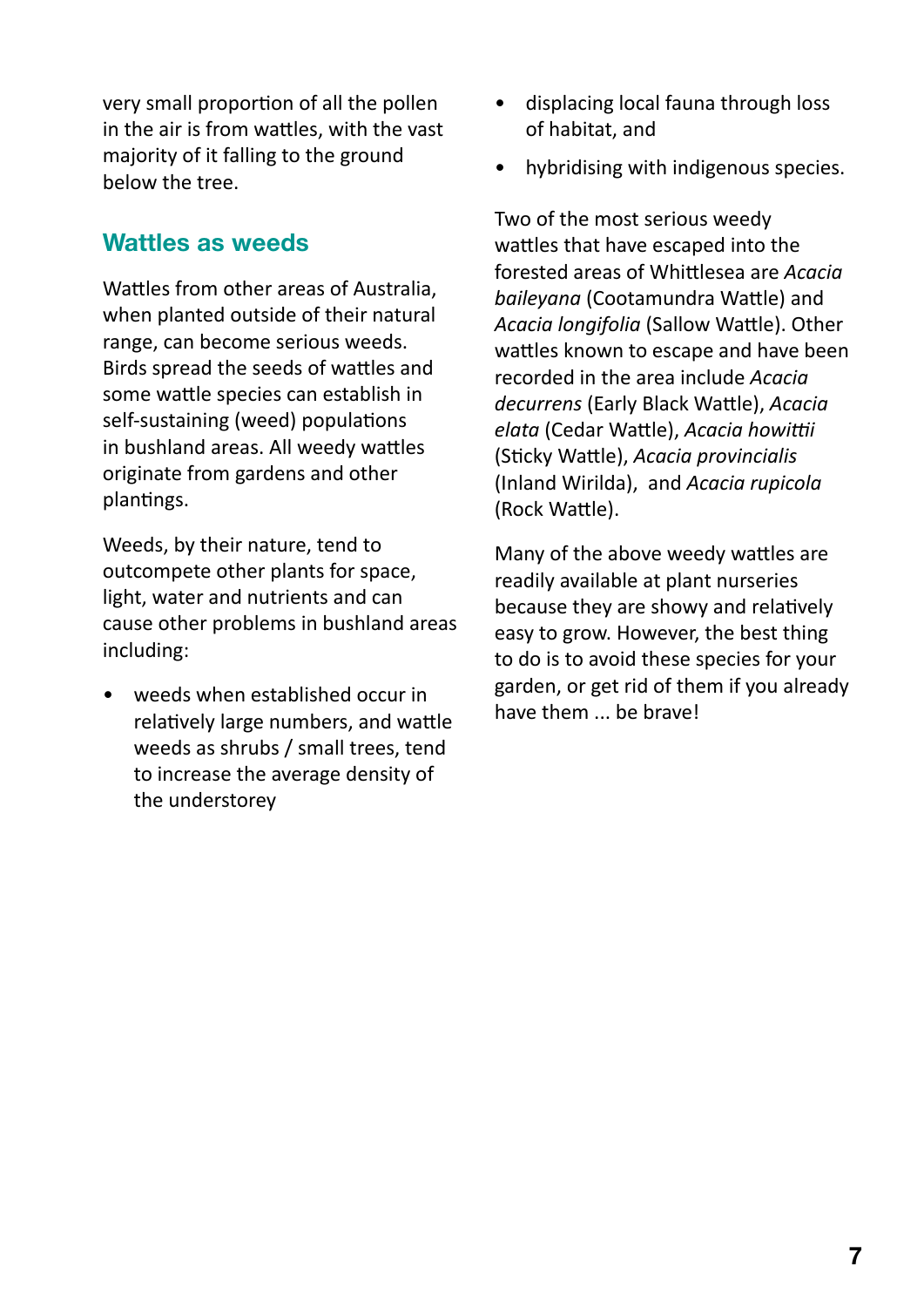### Identification key for the wattles of Whittlesea

This key includes all the indigenous and weedy wattles known to occur in the City of Whittlesea. To make it easy to use, the key has grouped species together based on some similar features into Groups A, B, C, D, E and F.

To identify your wattle, first work in a systematic progression from Group A, to Group B, …, to Group F using the general key on page 9. When you reach a letter that fits your wattle (e.g. B) move to the more specific key (e.g. B starts on page 12), and the key then works in a systematic progression from 1, to 2, …, etc.

When working through the key the text in bold is enough to distinguish each plant. Non-bold text will help confirm the species. The species name is in italics and common name in brackets.

#### GLOSSARY:

**Axillary:** Emanating from leaf axils (the leaf axil is the point where the leaf attaches to the stem).



**Bipinnate:** A twice pinnate or twice divided leaf - leaf is divided into smaller leaflets (pinnae - 1) which are in turn divided into still smaller leaflets (pinnules - 2)



**Phyllode:** This is what is commonly referred to as the leaf on all wattles that don't have bipinnate leaves



- **Pinna:** The largest segment of a bipinnate leaf (1 - plural pinnae)
- **Pinnule:** Smallest part (leaflet) of a bipinnate leaf (2)
- **Raceme:** A flowering arrangement with a main axis and a series of flowers on lateral stalks



**subsp.:** Subspecies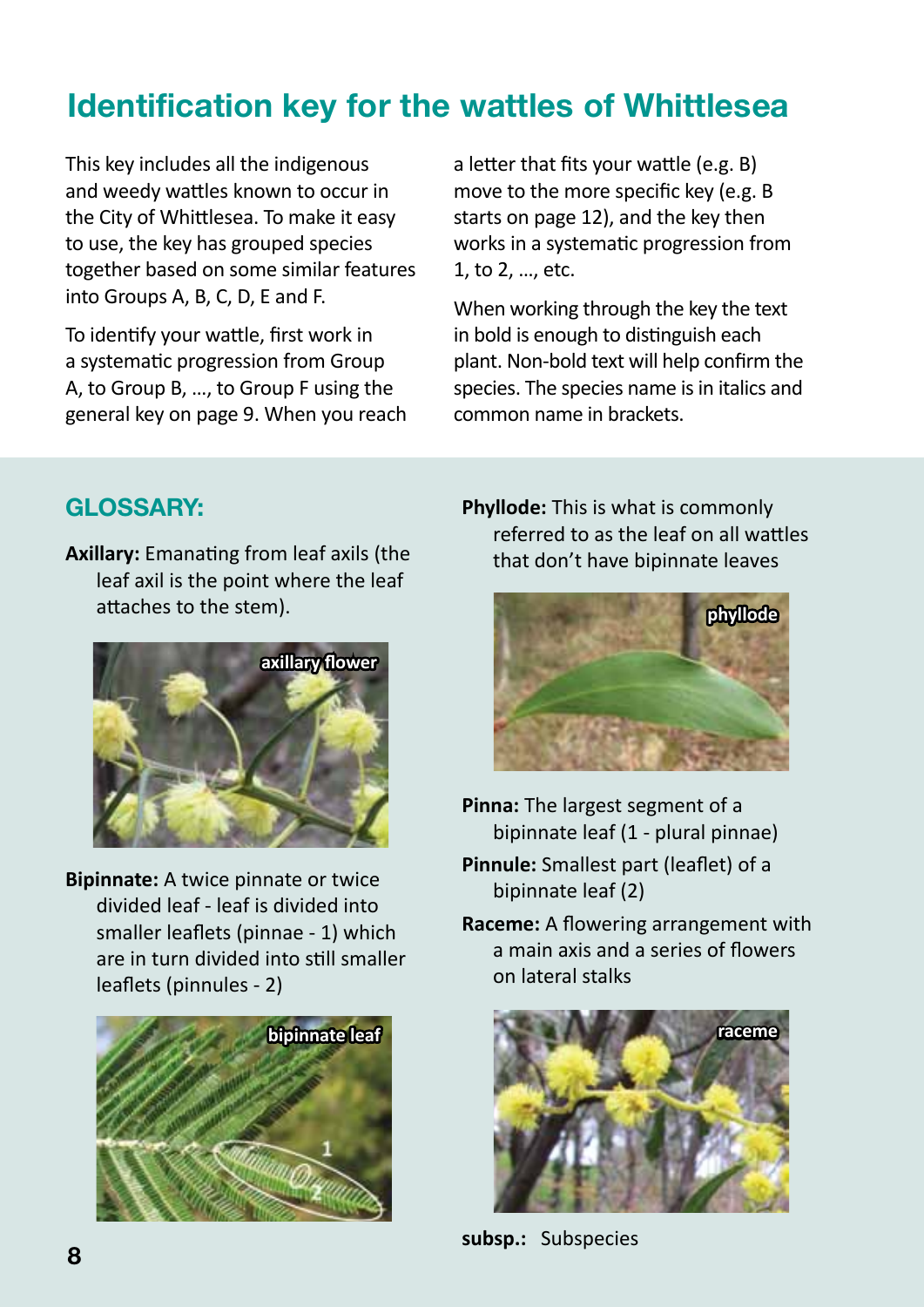

**C**

*Fhese species have bipinnate* **leaves** – *PAGE 10* 



*These species are not prickly (or if slightly prickly then phyllodes are broadly triangular), all have* **short phyllodes***,* **2.5 cm long or less***. Flowers spherical and axillary – PAGE 14*







*These species are* **prickly***, with either* **spines on branches** *(spines emanating from leaf axils)* **or needle-like phyllodes; phyllodes not broadly triangular** *– PAGE 12* 



**b** *These species are not prickly, have* **phyllodes longer than 2.5 cm**, and *have cylindrical flowers – PAGE 15 have* **cylindrical flowers** *– PAGE 15*





**B**

*These species are* **not prickly***, have phyllodes longer than 2.5 cm,*  **phyllodes with 1 main vein,** *and*  **spherical flowers** *– PAGE 17*

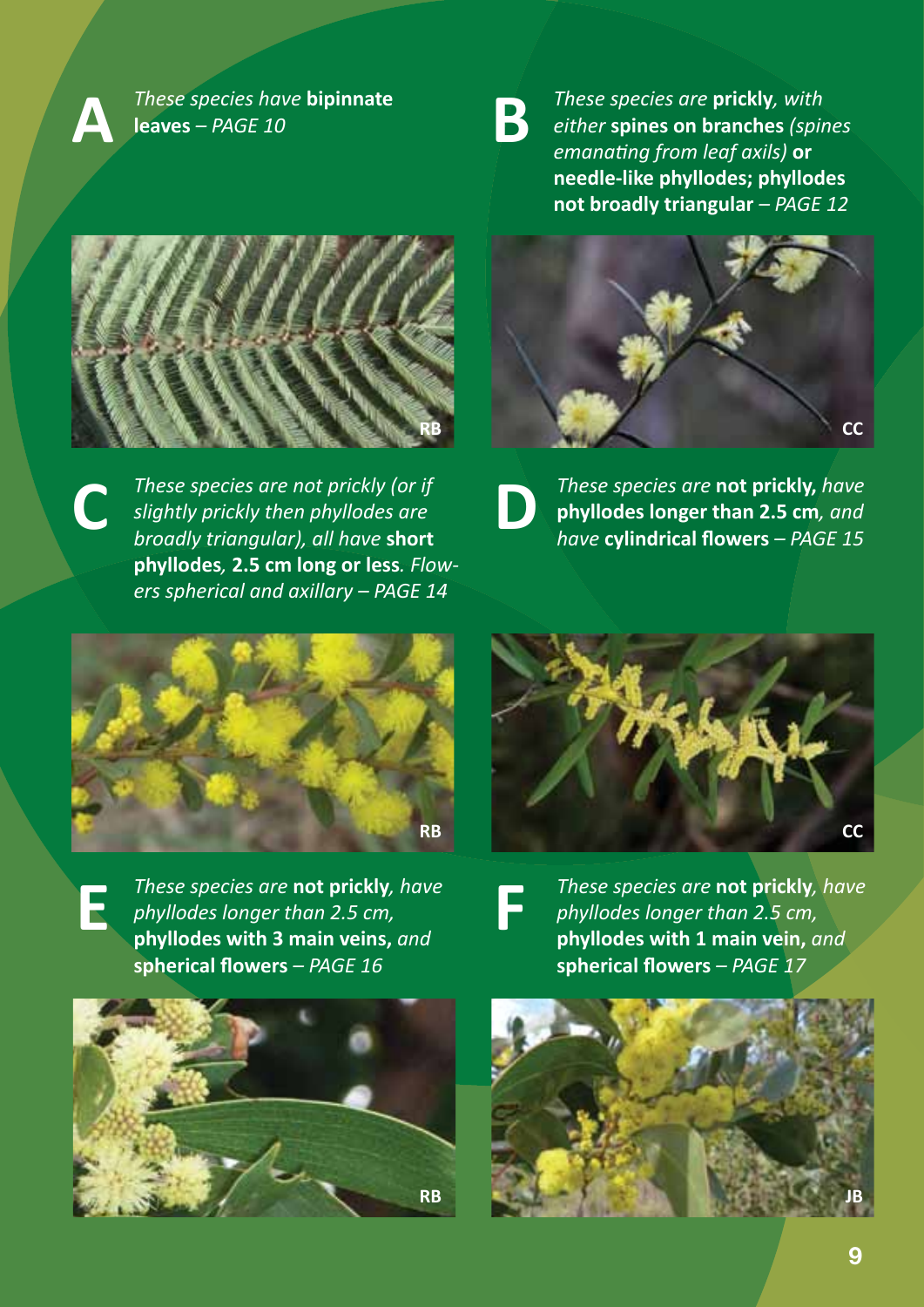**A***These species have* **bipinnate leaves***.*



**1 Very large bipinnate leaves; large pinnules (size of a small leaf) more than 1cm long and more than 2.5mm wide. Flowers in summer (mostly late Dec to Apr).**  Medium-large tree.

#### *Acacia elata* (Cedar Wattle) **WEED**

**2 Large bipinnate leaves** are **dark green; small pinnules with littleno gap between them. Flowers in late spring (mostly Oct to early Dec).** Medium-large tree.

*Acacia mearnsii* (Black Wattle)

**RB**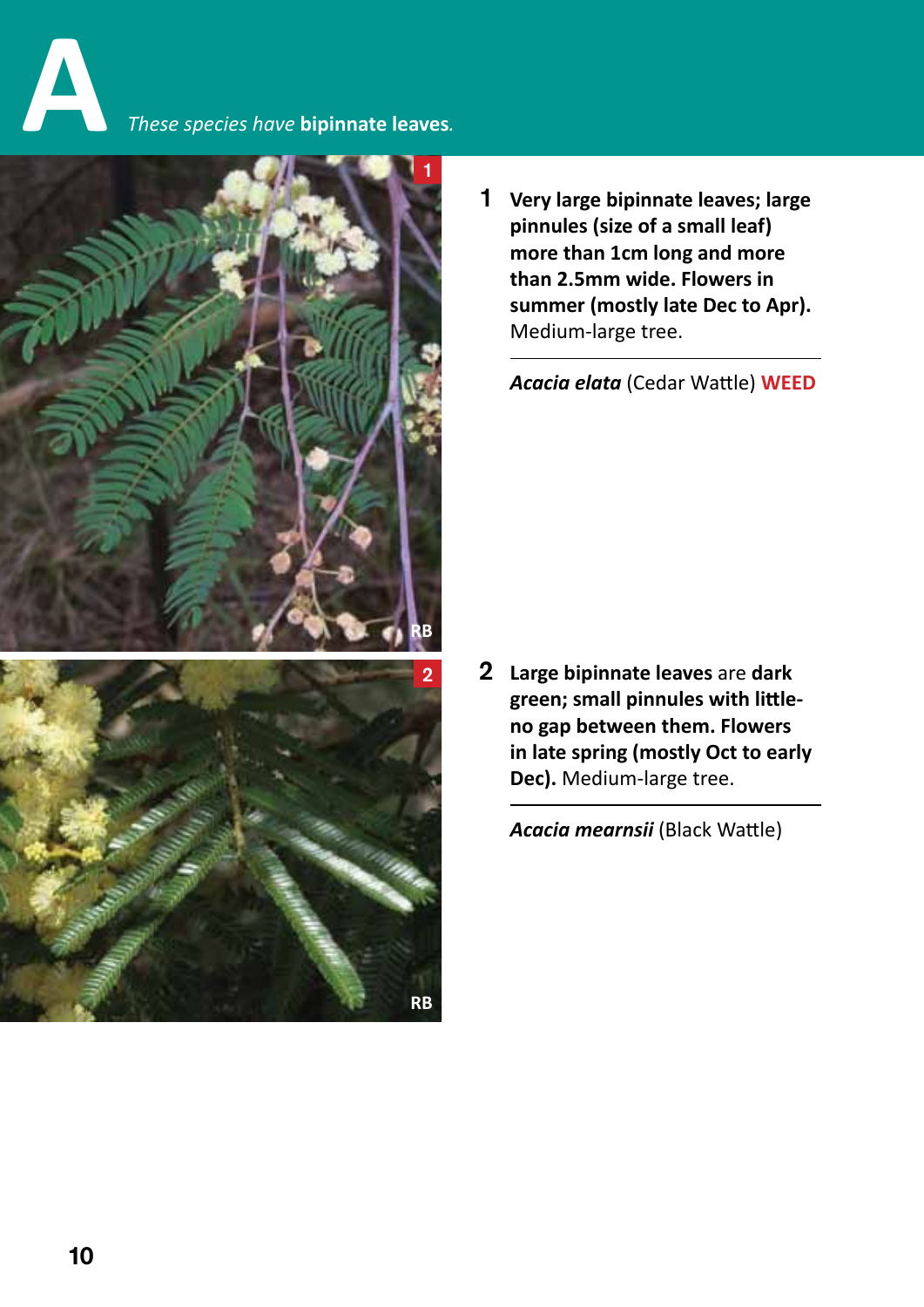**3 Large bipinnate leaves** are **dark green**, **pinnules widely spaced**  (ie. a **considerable gap between pinnules**). **Flowers mostly Jul-Sep.** Medium-large tree.

*Acacia decurrens* (Early Black Wattle) WEI

**4 Large bipinnate leaves are bluegreen to greyish** (not dark green); **central leaf axis 4-10 cm long; pinnules uniform in length; slight gap between pinnules. Flowers mostly Jun-Sep.** Shrub or small tree; tends to sucker.

*Acacia dealbata* **subsp.** *dealbata* (Silver Wattle).

**5 Small bipinnate leaves are greyblue** (not dark green)**; central leaf axis 1-4 cm long; pinnules are not uniform length. Flowers mostly Jun-Sep.** Small tree; doesn't sucker.

*Acacia baileyana* (Cootamundra Wattle) WEI

This species can hybridise with *Acacia dealbata* and all forms are serious environmental weeds.

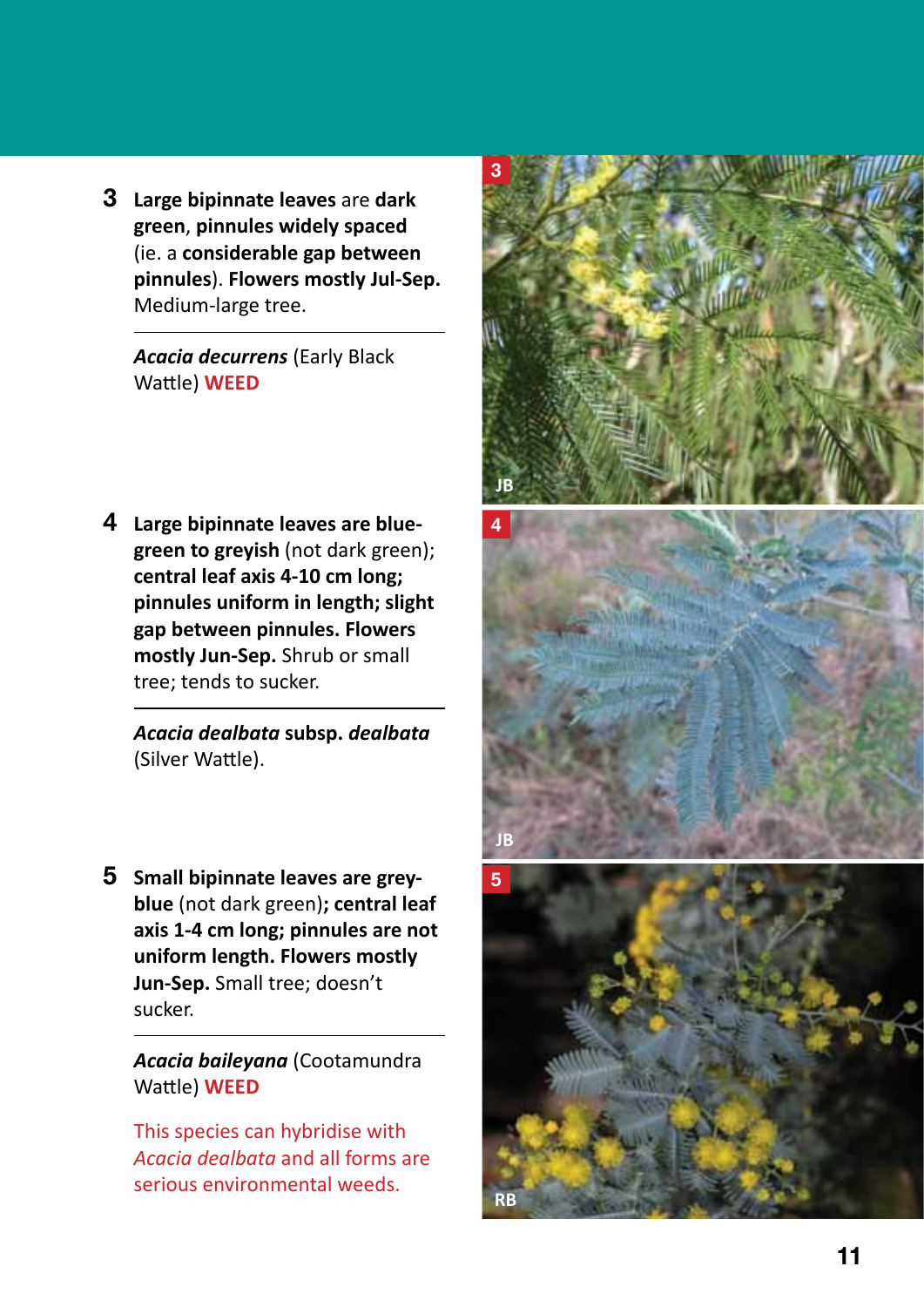These species are prickly with either spines on branches *(i.e. spines emanating from leaf axils)* or needle-like phyllodes: phyllodes not broadly triangular.





**1 Sharp spines along branches** emanating from leaf axils (i.e. the spines are prickly, not the leaves). 2-3m shrub. Small phyllodes held close to branches. Large golden spherical flowers occur in spring.

*Acacia paradoxa* (Hedge Wattle). **JB**

**2 Sharp, needle-like phyllodes** (leaves like spines) **arranged in whorls of about 6** around the stem. Yellow **flowers are cylindrical** and occur mostly in spring. 1.5-3m shrub with long flexible branches.

*Acacia verticillata* **subsp.** *verticillata* (Prickly Moses).

**3 Sharp, needle-like phyllodes** (leaves like spines) **arranged irregularly** along stem. **Flowers spherical**; yellow flowers occur in spring. **Prostrate shrub**, rarely reaching 50cm tall, spreading to 1m+.

*Acacia aculeatissima* (Snake Wattle).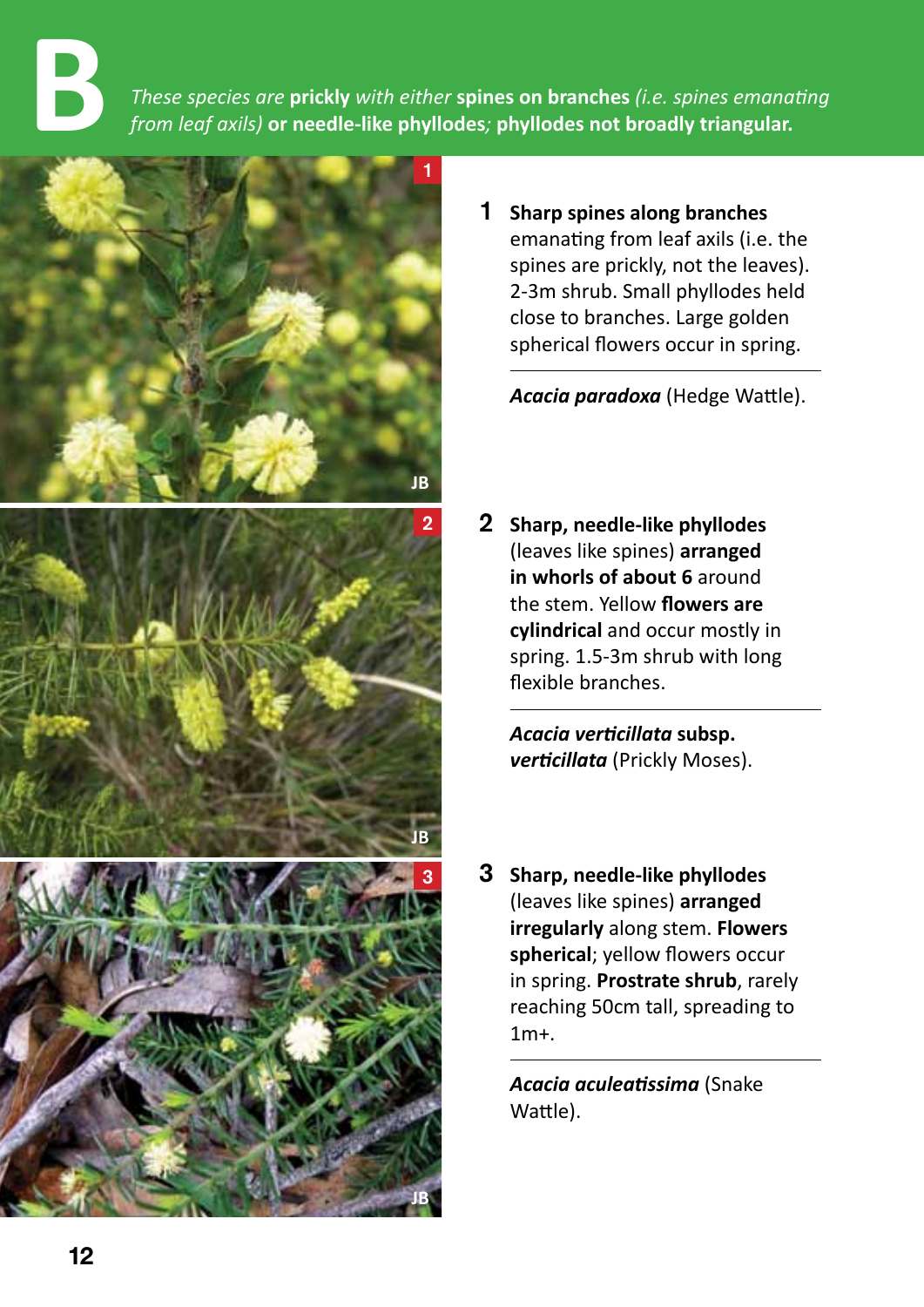**4 Sharp, needle-like phyllodes** (leaves like spines) **arranged alternately** along stem. **Flowers spherical**; can vary from cream to bright yellow; flowers for a long period, mostly from Feb-Oct; usually 2-4 flowers per leaf axil (occasionally one). Stiff Shrub usually 1-2 m tall, spreading with age to 3 m. **Branchlets and phyllodes not sticky**. *NOTE: Check against species below before confirming this species.*

*Acacia genistifolia* (Spreading Wattle).

**5** Similar to the above species with the following exceptions. **Branchlets and phyllodes are sticky (to test for stickiness, squeeze branchlet / phyllodes between fingers for 10s).** Flowers Nov-Mar; one flower per axil. Phyllodes narrowly triangular.

*Acacia rupicola* (Rock Wattle). **WEED**

NOTE: see also plant C1, *Acacia gunnii*, which has mildly prickly phyllodes.



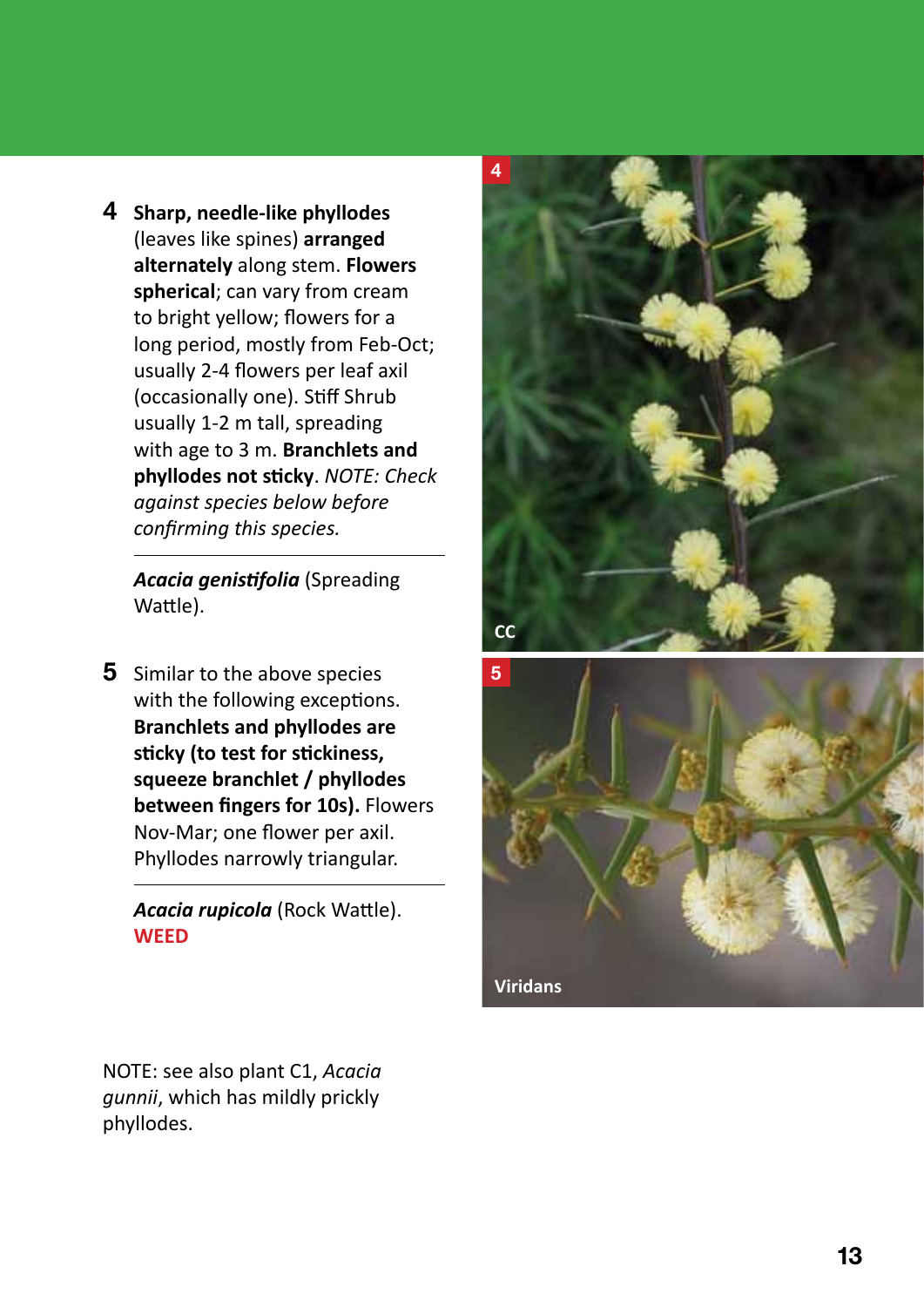*These species are not prickly (or if slightly prickly then phyllodes are broadly triangular), all have* **short phyllodes, 2.5 cm long or less.** *Flowers spherical and axillary.*







**1 Phyllodes triangular** or nearly so; **sharp-pointed tip** is at least a little **prickly**. **Low shrub, usually less than 60cm tall** but can reach 1m tall or can be almost prostrate. Cream to pale yellow flowers occur in winter or early spring; flowers sometimes have a reddish tinge when finishing.

*Acacia gunnii* (Ploughshare Wattle).

**2 Phyllodes not triangular and not prickly**. **Low-medium shrub**, 0.5- 2.5m high. **Leaves with one main vein. Flowers golden-yellow** in mid-winter to spring, 1-4 flowers per axil.

*Acacia acinacea* (Gold-dust Wattle).

**3 Phyllodes not triangular and not prickly**. **Tall shrub or small tree**, 3-9m tall. **Leaves with several inconspicuous veins. Flowers pale lemon-yellow** in mid-spring. 1-2 flowers per axil.

*Acacia howittii* (Sticky Wattle). **WEED**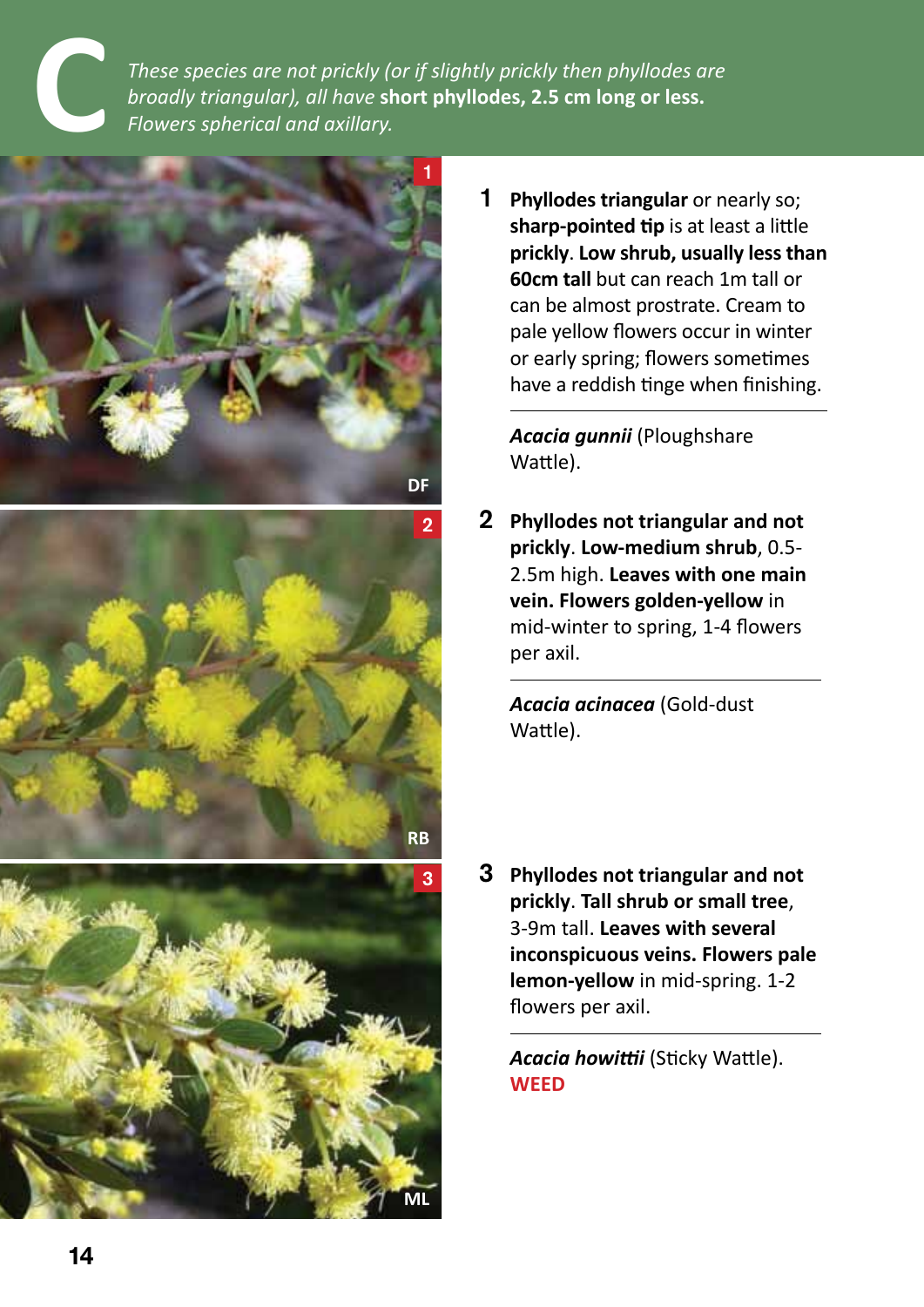**1 Long, narrow phyllodes; at least some, usually most / all phyllodes less than 10 mm wide (usually less than 6 mm wide),** 9-20 cm long. **Cylindrical flowers** mostly Aug-Dec. Shrub or small tree.

**D**

*Acacia mucronata* **subsp.** *longifolia* (Narrow-leaf Wattle).

**2 At least some, usually most / all phyllodes more than 10 mm wide,**  5-20 cm long. **Cylindrical flowers**  mostly Jul-Oct. Tall shrub or smallmedium tree. *Acacia longifolia* (Sallow Wattle). **WEED**





NOTE: see also plant B2 *Acacia verticillata* subsp*. verticillata* (listed under Group B), also has cylindrical flowers."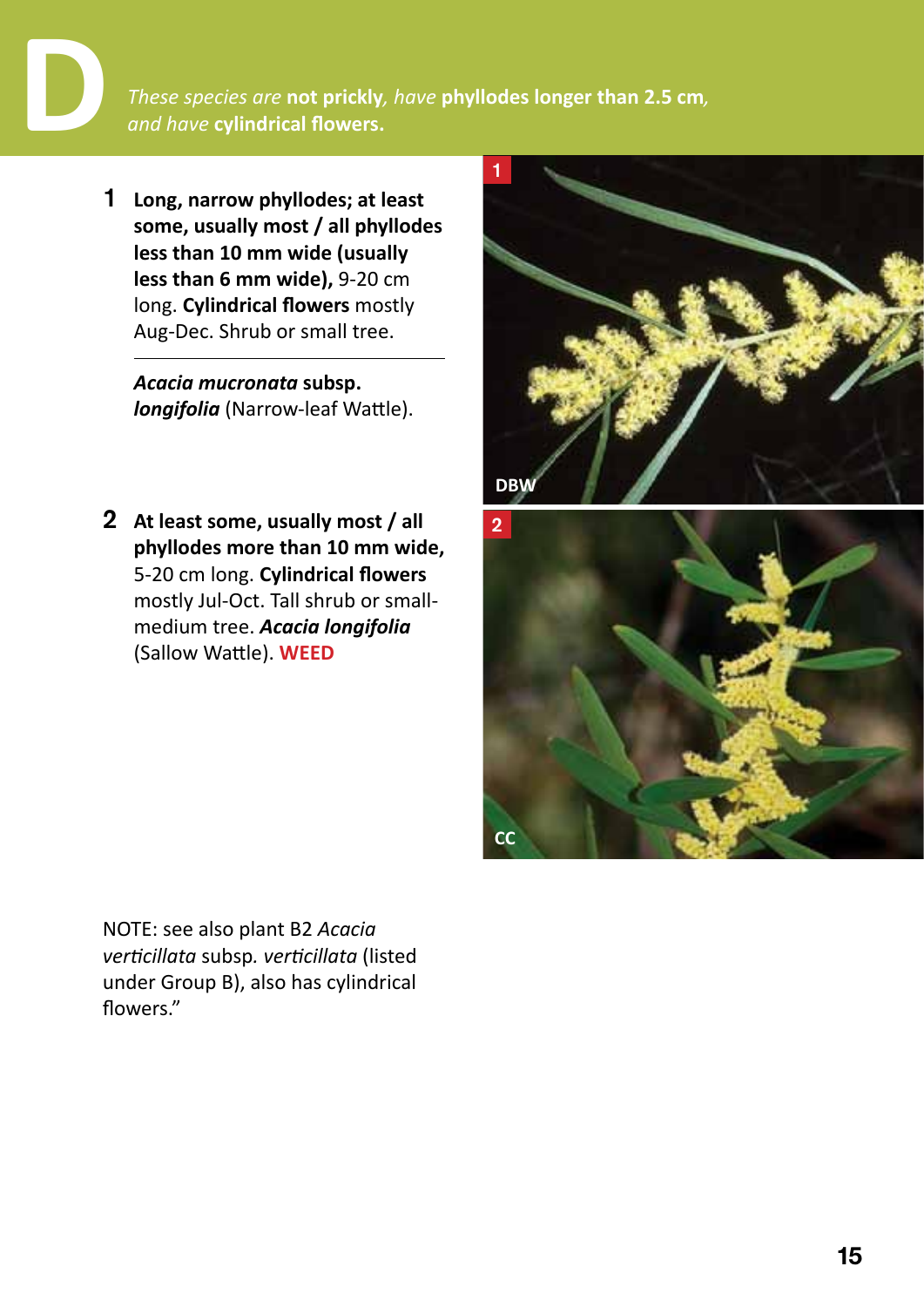*These species are* **not prickly***, have phyllodes longer than 2.5 cm,* **phyllodes with 3 main veins***, and* **spherical flowers.**







**1 Phyllodes with 3 or more main veins (with some veins occasionally raised)**. Spherical, **golden-yellow flowers are axillary (emanating from leaf axils)** and mostly occur in winter to spring (May-Oct). **Shrub 1-2m high.**

*Acacia lanigera* **var.** *whanii*  (Woolly Wattle).

**2 Phyllodes with 3-5 main veins**. Spherical, **creamy-yellow flowers arranged in racemes** and occur **in spring (Aug-Oct)**. **Small-tall tree 5-30m high**. Often has bunches of reddy-brown shrivelled seed pods.

*Acacia melanoxylon* (Blackwood).

**3 Phyllodes often sickle-shaped; usually with 3 main veins.**  Spherical, **cream flowers arranged in racemes** and occur **Dec-Mar. Small-medium tree. Often has** bunches of reddy-brown shrivelled seed pods.

*Acacia implexa* (Lightwood).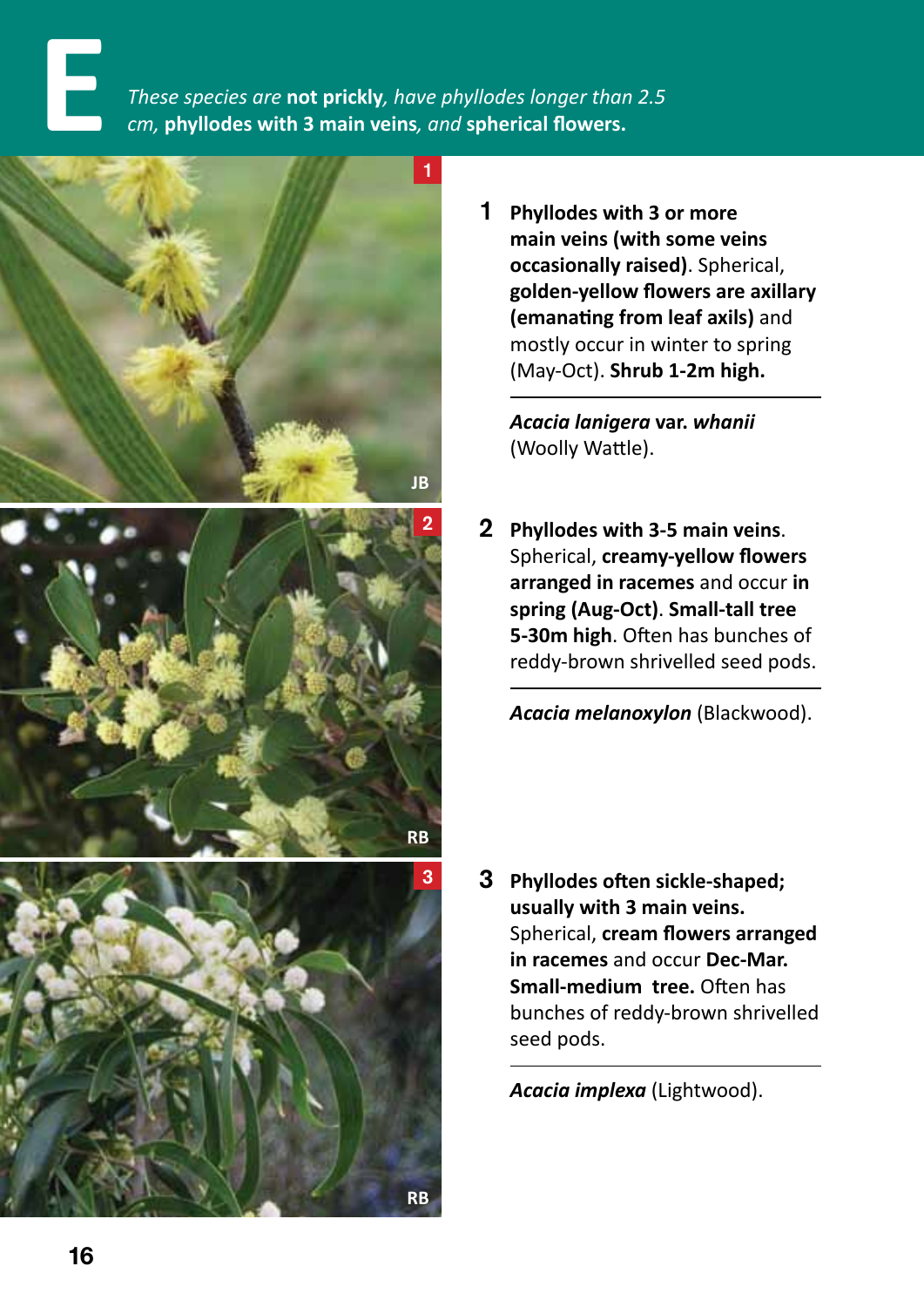**1** Yellow **flowers are axillary**; Aug-Oct; **mostly 3-6 flowers per leaf axil**; **flower stalks (peduncles) hairy**. Phyllodes with lateral veins obscured (or sparse) and diverging widely from midrib/main vein. 2-4m shrub.

**F**

*Acacia leprosa* **var.** *uninervia* (Large-leaf Cinnamon Wattle). This species is listed as **rare in Victoria**. Previously known as *Acacia leprosa* (Large Phyllode Form).

**2** Yellow **flowers are axillary**; Jun-Oct; almost always **uniformly 2 flowers per leaf axil**; **flower stalks (peduncles) have no hairs.** Phyllodes with numerous closely spaced lateral veins making a small angle with midrib/main vein. 1-5m shrub or small tree.

*Acacia stricta* (Hop Wattle).

**3** Golden **flowers arranged in racemes** occur in Aug-Oct. **Phyllodes are green and leathery**  (sometimes shiny), long, **broad** (mostly **15-50mm wide**) and sometimes slightly sickle-shaped; **main vein is almost central on the phyllode**. Tall shrub or small tree 3-10m tall, growth often tall and slender in forests (appearing almost single-stemmed/unbranched).

*Acacia pycnantha* (Golden Wattle). Australia's floral emblem.

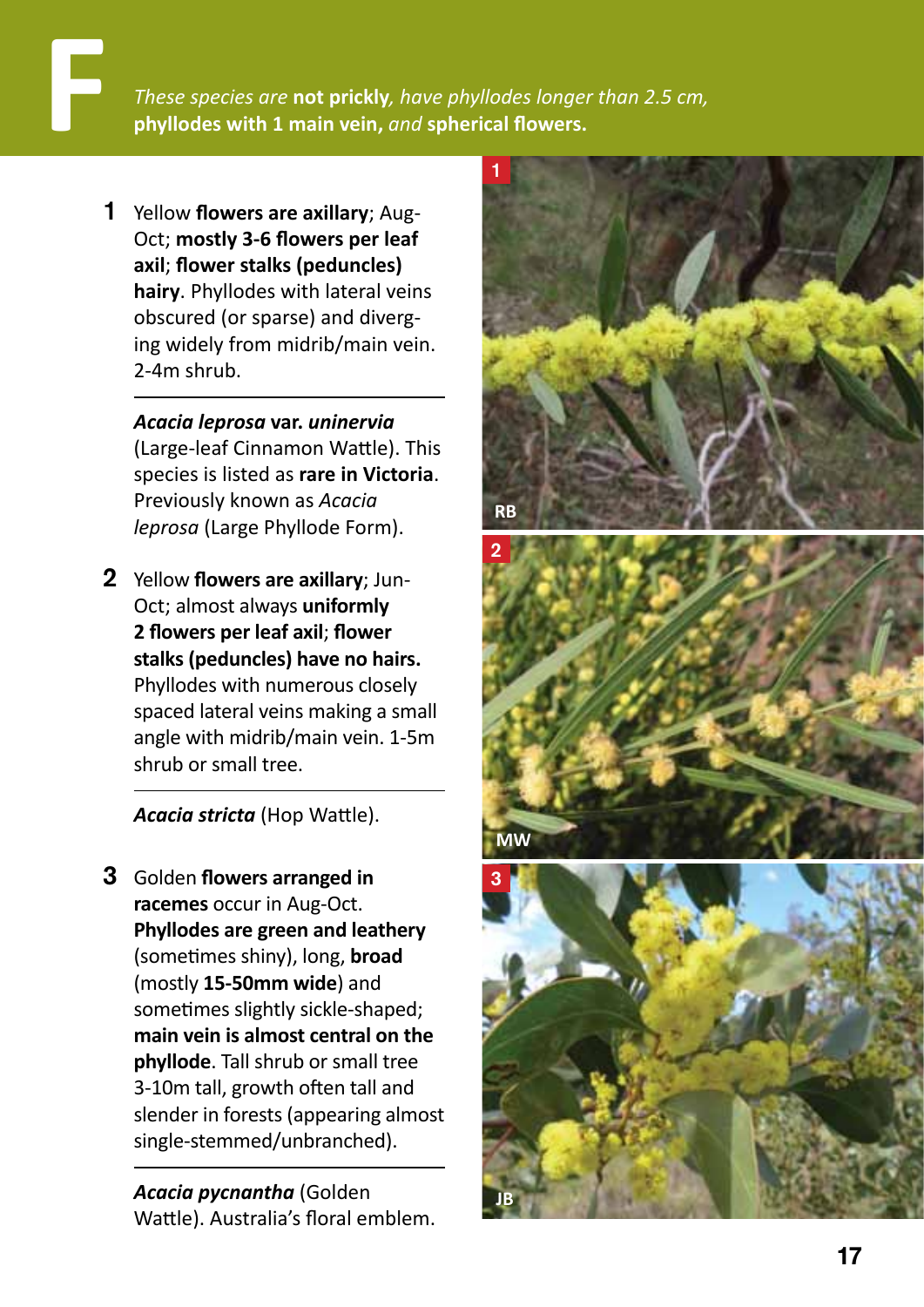



**4** Golden or lemon-yellow **flowers arranged in racemes** occur in spring. **Phyllodes are grey-green**, long, **broad** (mostly **15-50mm wide**  - similar in size to *A*. *pycnantha*) and sometimes sickle-shaped; **main vein is often obviously non-central on the phyllode**. Shrub or tree, 3-15m tall.

*Acacia obliquinervia* (Mountain Hickory Wattle). A locally rare species so please report sightings to the City of Whittlesea.

**5** Light golden **flowers arranged in racemes** can occur throughout the year but always **flowering well around Christmas/New Year**. **Phyllodes are light green**  (sometimes slightly greyish); long, **slender** (**mostly 20mm wide or less**; on some plants all phyllodes are less than 15mm wide); **main vein is almost central on the phyllode**; **phyllode tip is often hooked to one side**. Tall shrub or small tree 4-8m tall.

*Acacia provincialis* (Inland Wirilda). Previously known as Acacia retinodes. <mark>WE</mark>I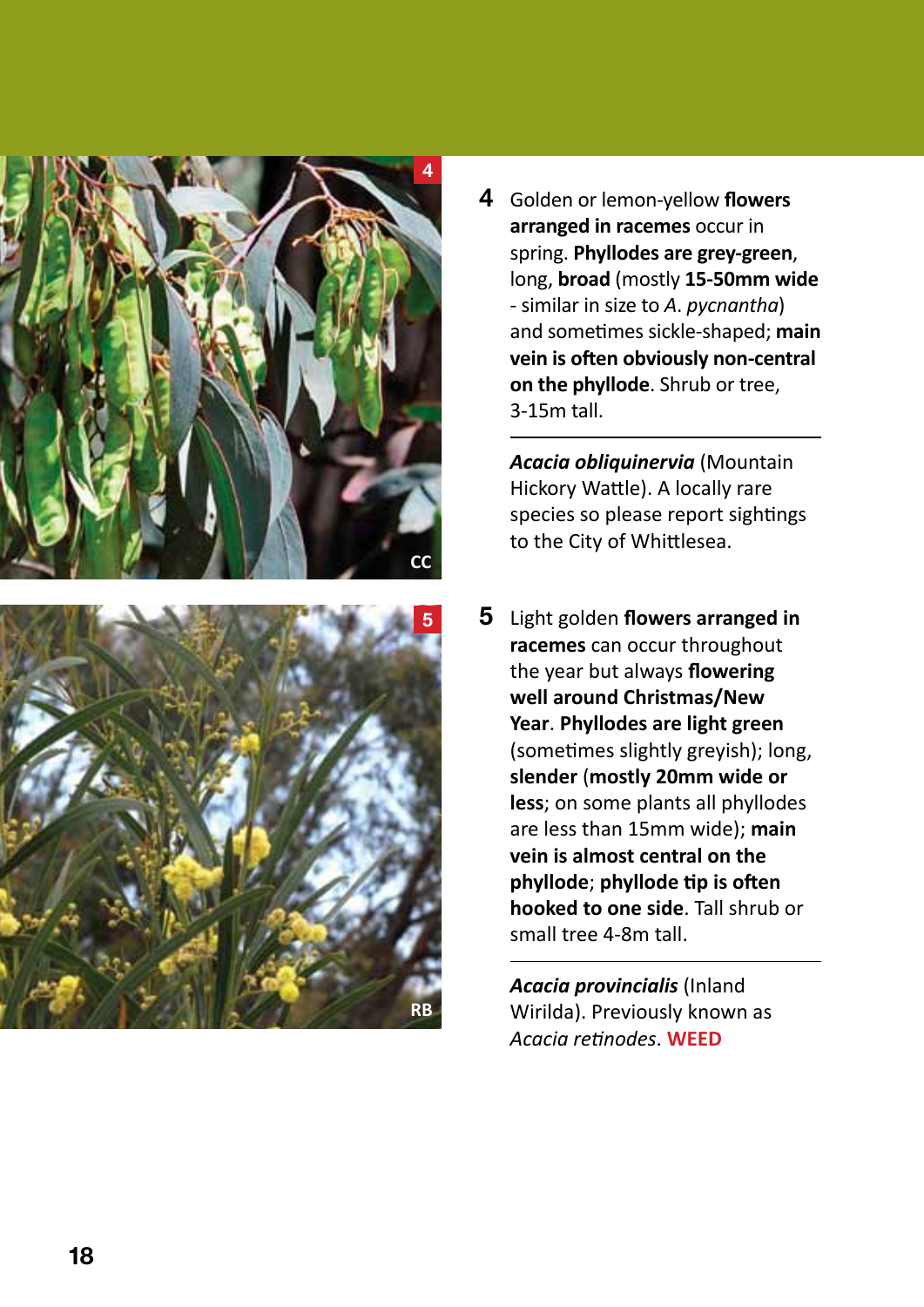#### If you have reached this point and not found your wattle, it could be for a number of reasons:

- **a) You have misapplied the key (have another go)**
- **b) You have found an indigenous wattle species not previously recorded in the area \***
- **c) You have found a weedy wattle not listed in this key (never get rid of the plant until you know what it is) \***
- \* Email photographs to sustainability@whittlesea.vic.gov.au and we'll identify it for you

#### Acknowledgements

Text and key by Russell Best.

#### **Photo credits:**

James Booth (JB), Mark Williams (MW), Chris Clarke (CC), Russell Best (RB), David Francis (DF), Chris Lindorff (CL), Martin Lagerwey (ML), Don & Betty Wood (DBW), Viridans.

Images sourced from Natureshare (natureshare.org.au), private collections, City of Whittlesea collection and Viridans.

Funding from Department of Sustainability and Environment's Recycling for Recovery Program.

#### Further Reading

- Australian Plants Society Maroondah (2001) *Flora of Melbourne: a guide to the indigenous plants of the greater Melbourne area* (Hyland House: Melbourne)
- Best R & Francis D (2008) *Macedon Range Flora: 1. A photographic guide to the flora of Barrm Birrm, Riddells Creek* (Riddells Creek Landcare: Riddells Creek)
- Costermans, L F (1983) *Native Trees and Shrubs of South-Eastern Australia* (Lansdowne Publishing: Sydney)